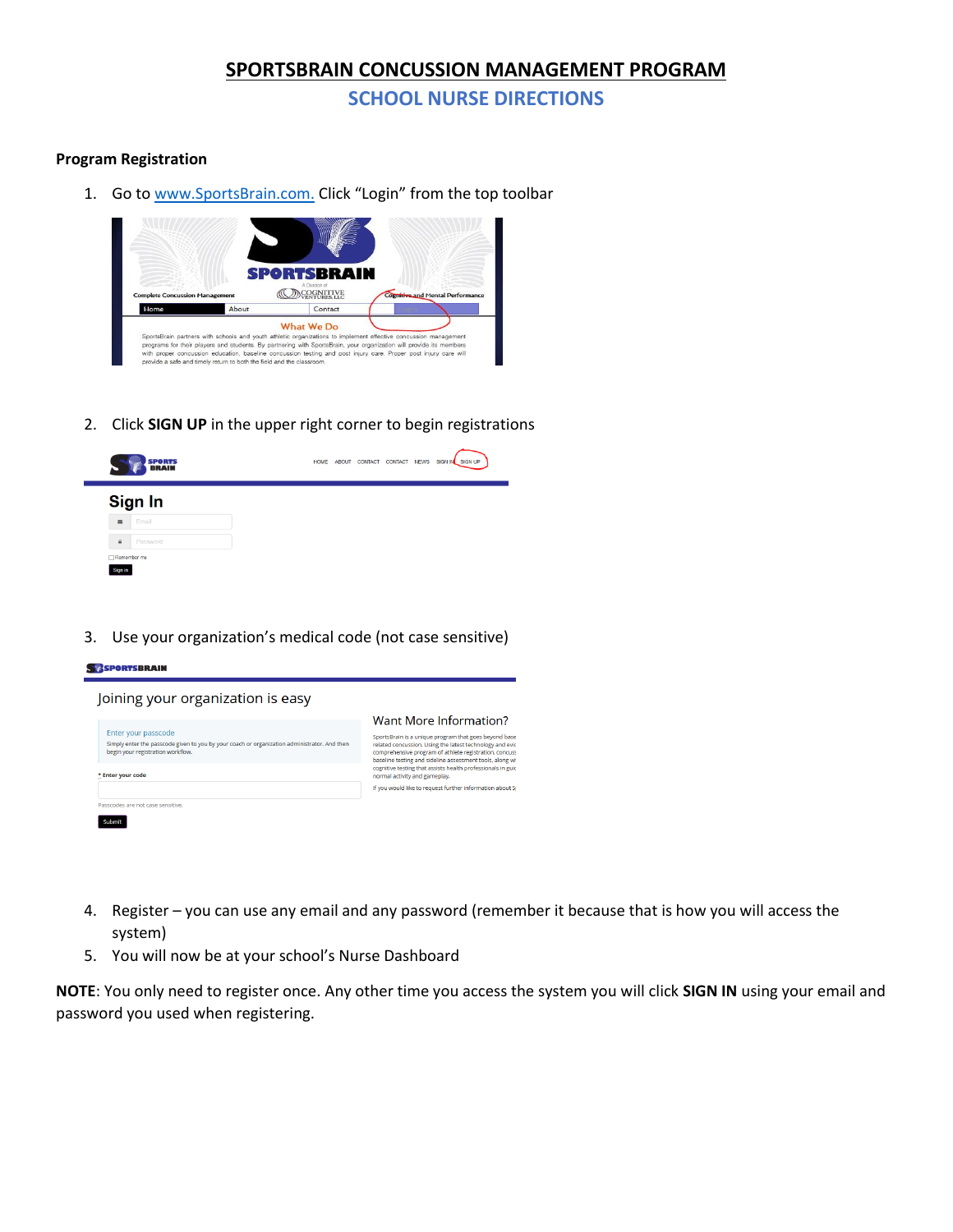### **Student Care Plans**

As school nurses, you will receive a concussion incident report via email whenever a concussion incident report is filed by your athletic trainer. On the email, there will be an ID number associated with the student to protect their identity, but once you access the dashboard, you will see the list of active concussions. To formulate the symptom specific return to learn accommodations:

1. On your dashboard, you will see a list of active concussion, click on the athlete you are working with.

| <b>Active Concussions</b> |                       |                        |
|---------------------------|-----------------------|------------------------|
| <b>NAME</b>               | <b>DATE OF INJURY</b> | <b>INCIDENT REPORT</b> |
| <b>Frank Markett</b>      | 01/25/17              | view pdf               |
|                           | 06/21/17              | view pdf               |
|                           | 10/29/16              | view pdf               |
|                           | 12/10/16              | view pdf               |
|                           | 12/28/16              | view pdf               |

2. On the left side of the screen, click **HEALTH –** note that the ID in the upper right matches the ID from your original Concussion Incident Report email.

|                         | <b>Frank Markett A Concussed</b>                                              |                                                                                        |                                                                          | <b>ID: ZDRIMDLJZ</b> |
|-------------------------|-------------------------------------------------------------------------------|----------------------------------------------------------------------------------------|--------------------------------------------------------------------------|----------------------|
|                         | Overview                                                                      |                                                                                        |                                                                          |                      |
| <b>Laid</b><br>Overview | P Report a Possible Concussion<br><b># Edit User</b>                          | & Make Medical Professional                                                            |                                                                          |                      |
| People                  |                                                                               |                                                                                        |                                                                          |                      |
| <b>W</b> Health         |                                                                               | ETMPTON<br>CHECKLIS<br><b>POST-INJURY</b><br><b><i>STATUS</i></b><br><b>CONCUSSION</b> | <b>S-STEP PROGRESSIVE</b><br>CLEARED<br>REPEAT<br><b>EXERTION</b><br>FOR |                      |
|                         |                                                                               | <b>TESTING</b><br><b>OTHER LEADER</b><br><b>STATUS</b>                                 | <b>TESTING</b><br><b>GAMEPLAY</b><br>ANY JAPAN JAPAN, SANG-J             |                      |
| Fests                   | Preseason Workflow                                                            |                                                                                        |                                                                          |                      |
| $\equiv$ Checklists     |                                                                               |                                                                                        |                                                                          |                      |
|                         | Needs to take their cognitive XLNTbrain Baseline Test<br><b>O</b> Information |                                                                                        | ה Recent Activity                                                        |                      |
| <b>R</b> History        |                                                                               |                                                                                        |                                                                          |                      |
| <b>A.</b> Mambarchine   | Email                                                                         | spartans11@comcast.net                                                                 | Vr A new care plan was filed for Frank Markett.<br>Winnipeggia in colora |                      |

3. Just above the symptom graph, click the **CARE PLANS** tab on the far right



4. Click the bubble **ADD CARE PLAN**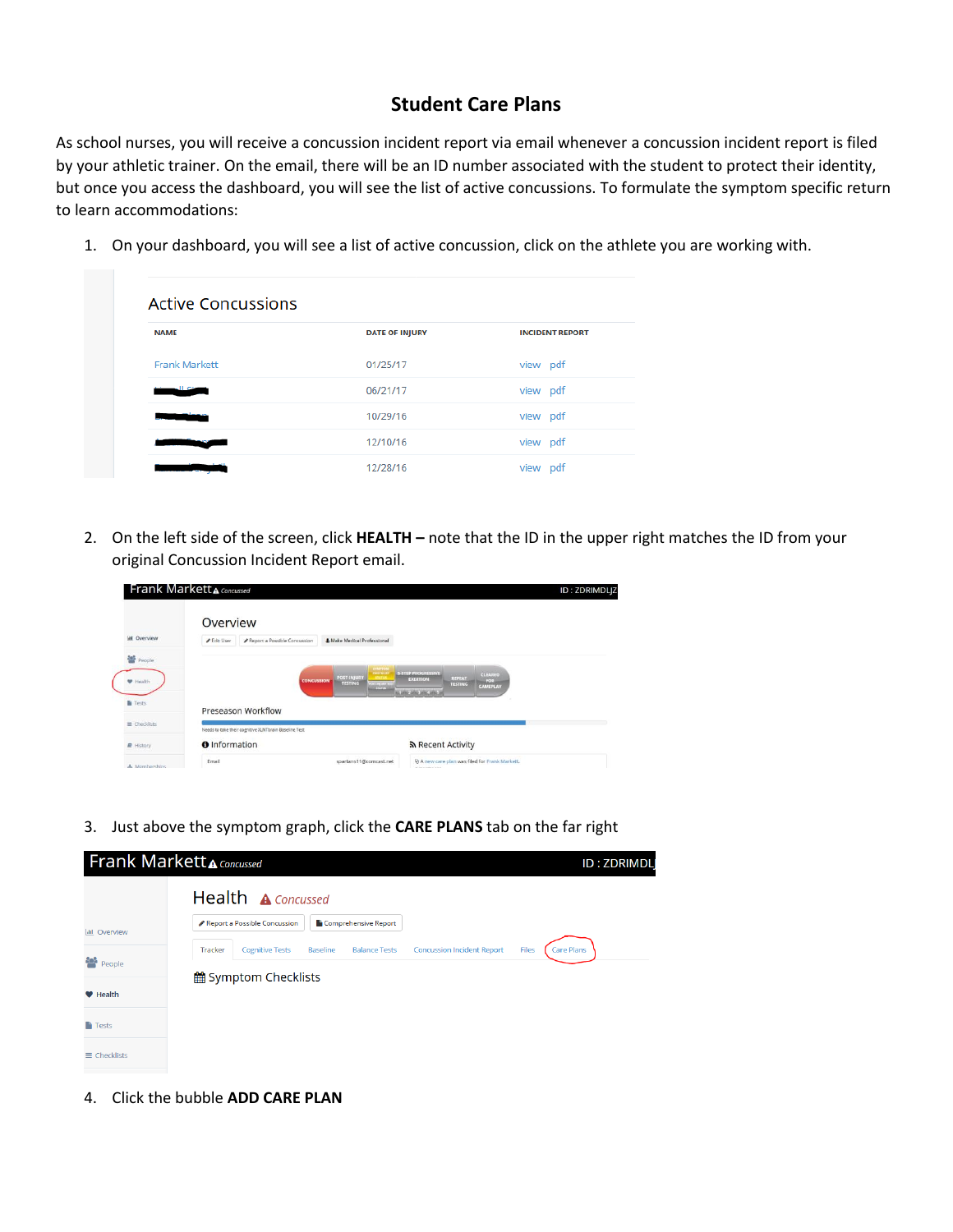

5. Click the bubble **PRE-FILL FROM RECENT SYMPTOM CHECKLIST**

|            | <b>New Care Plan</b> Frank Markett<br>& Pre-fill from latest symptom checklist                                                                                                |
|------------|-------------------------------------------------------------------------------------------------------------------------------------------------------------------------------|
| * Filed on | No school until<br>$\vert \vee$<br>$\vert \vee$<br>2017<br>September<br>31<br>2017<br>$\checkmark$<br>$\vee$<br>$\checkmark$<br>August<br>Return to school with accomodations |
|            | Allow late start of the school day.                                                                                                                                           |
|            | Short day(s) of only<br>hours each day.<br>Short classes, maximum class length<br>minutes.                                                                                    |

- a. If the student athlete has not completed a recent Symptom Checklist you will need to have them log into their account – the option to complete the checklist will be on their home screen. Completing the Checklist MUST be done from their account, it cannot be completed from your nurse's account.
- b. After selecting the pre-fill option you will still need to fill in a few of the boxes and you can make any adjustments you need to.
- c. Click Save
- 6. This should be done daily with the student until they have attended a full school day without accommodations or symptoms.
- 7. You can then go back to the "Health" Screen and select the "Care Plans" tab again. From here, the care plan can be printed or viewed. It can also be saved electronically and put into the student's file. A sample Care Plan is included at the end of these instructions.

Symptoms should be re-assessed daily or as you feel appropriate.

As you know, the return to learn guidelines for a concussed athlete are **MOST IMPORTANT** and can effectively allow for a safe return to the classroom, while active healing occurs in the brain.

Please contact Frank Markett, [frank.markett@sportsbrain.com](mailto:frank.markett@sportsbrain.com) or 630-989-1263, with any questions or concerns regarding this process.